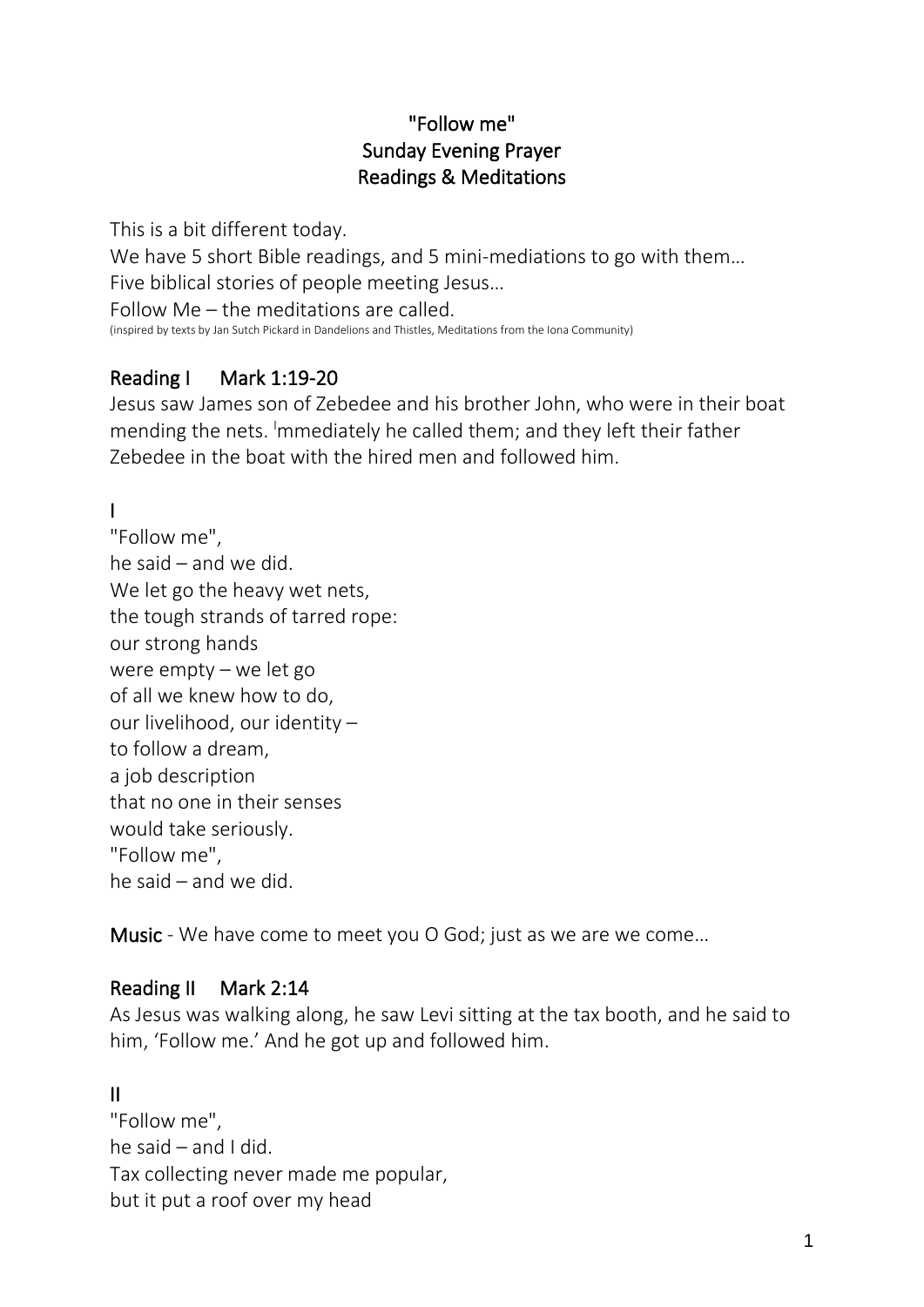and bread on my table – bitter bread, because grabbed and grudged. He invited me to become no longer dog in the manger but host at the feast. He came right under my roof sharing my bread and showing me how to share with all the rest. "Follow me", he said – and I did.

Music - We have come to meet you O God; just as we are we come…

## Reading III Mark 7:26-30

She begged Jesus to cast the demon out of her daughter. He said to her, 'Let the children be fed first, for it is not fair to take the children's food and throw it to the dogs.' But she answered him, 'Sir, even the dogs under the table eat the children's crumbs.' Then he said to her, 'For saying that, you may go—the demon has left your daughter.' So she went home, found the child lying on the bed, and the demon gone.

## III

"Go", he said. "Let the children be fed first – why should the dogs eat their bread?" But I would not be turned away: hoping for healing, hungry for justice, I stood my ground and argued: "In God's household even the dogs are fed." Seeing my faith, he told me to go home and find my daughter healed. "Go", he said – and I did.

Music - We have come to meet you O God; just as we are we come…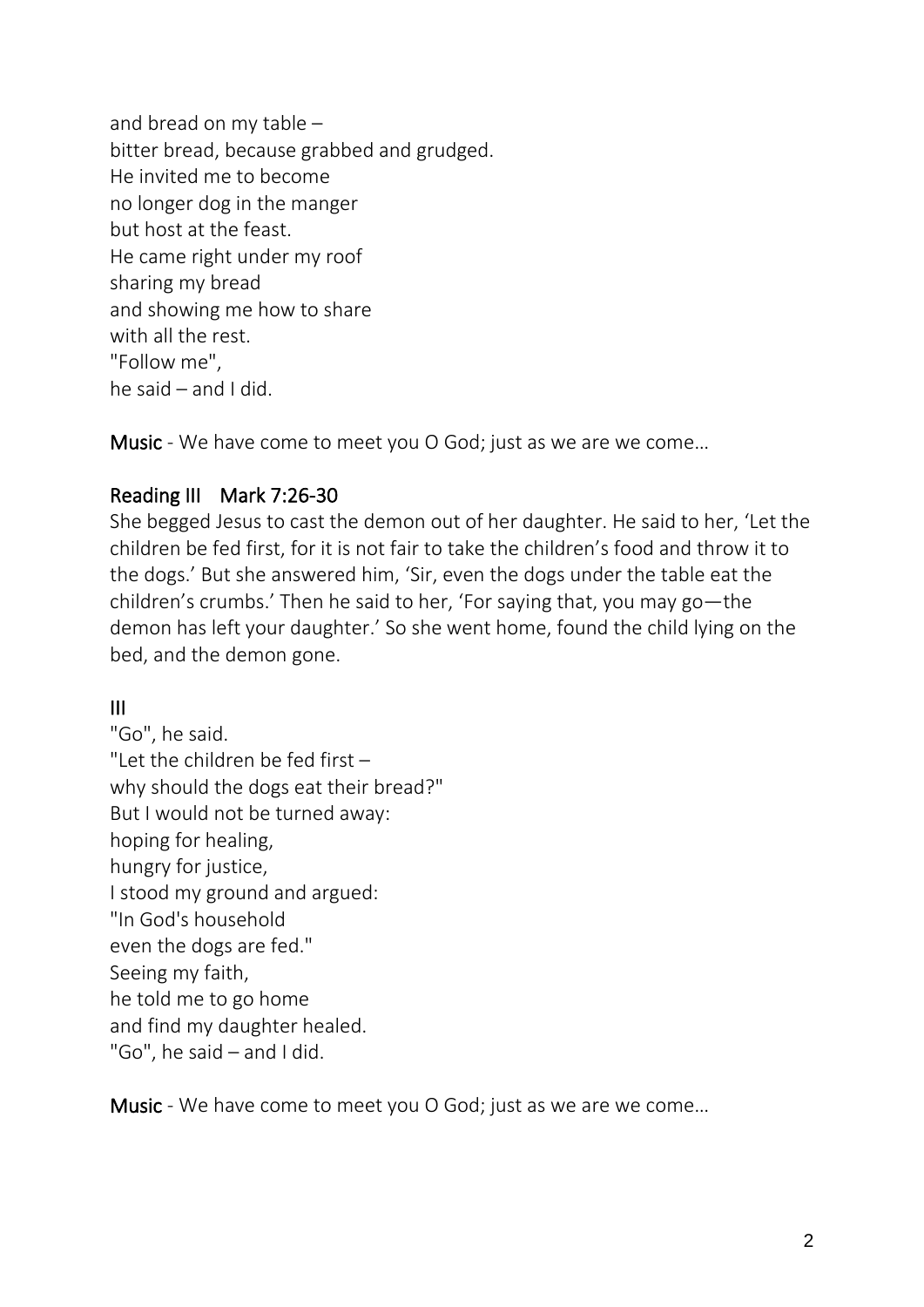#### Reading IV Mark 10:21-22

Jesus, looking at the man, loved him and said, 'You lack one thing; go, sell what you own, and give the money to the poor, and you will have treasure in heaven; then come, follow me.' When he heard this, he was shocked and went away grieving, for he had many possessions.

## IV

"Follow me", he said, for I had asked him the next step on a journey of personal salvation. He reminded me of all the good things I already knew and did. So nothing was left to do – I was ready to go. "Now sell all you have", he said. "Give it away to the poor". How could I let go just like that  $$ lighten the load, shed my responsibilities, become someone I did not know? What would be left? "Follow me", he said but with heavy heart I shook my head.

Music - We have come to meet you O God; just as we are we come…

#### Reading V Mark 10:50-52

So, throwing off his cloak, Bartimaeus sprang up and came to Jesus. Then Jesus said to him, 'What do you want me to do for you?' The blind man said to him, 'My teacher, let me see again.' Jesus said to him, 'Go; your faith has made you well.' Immediately he regained his sight and followed him on the way.

#### V

"Come", he said – and I did, following his voice through the crowd on the edge of town. I needed wait no longer: